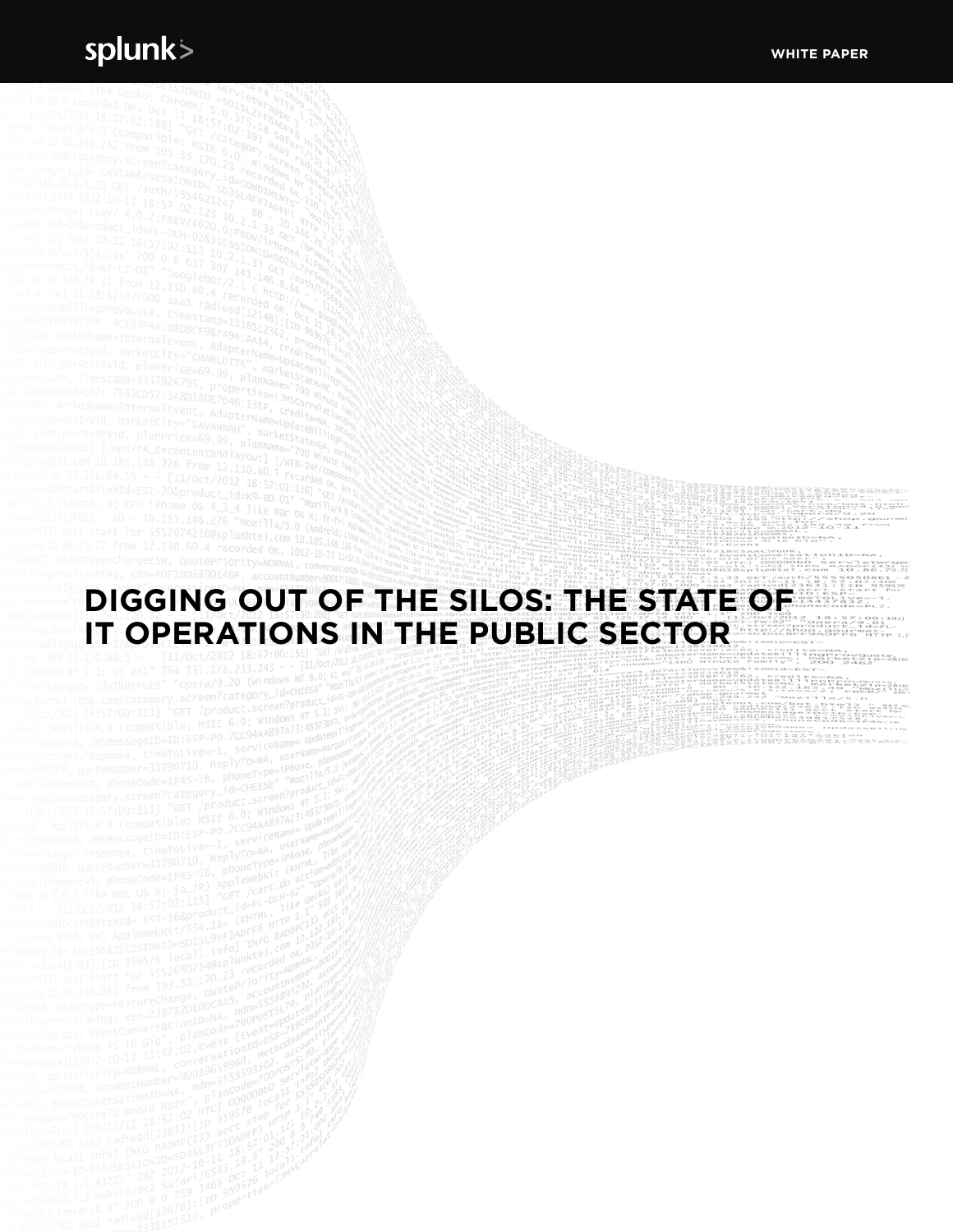# splunk>

Public sector organizations are in the middle of a digital transformation. They are looking to transform their organizations to meet citizen demands, respond to the increasing difficulty of protecting legacy applications and data from sophisticated cyberthreats, and they also want to benefit from efficiencies promised by newer technologies.

This transition has already started with budgets shifting from traditional on premises investments to more cloud solutions and agile development models.

But unfortunately there are pains associated with this IT transformation. The evidence is clear from [a recent survey](https://www.splunk.com/en_us/resources/public-sector/ponemon-research.html) conducted by the Ponemon Institute, and sponsored by Splunk, of 1,227 decision makers and operations staff across federal, state and local governments, higher education and federal systems integrators and aerospace and defense industries.

The survey shows that while shifts, such as the adoption of DevOps, is being embraced in some areas, digital transformation has led to an overall loss of confidence among public sector organizations. Specifically, public sector organizations are struggling with a lack of end-to-end visibility, siloed IT systems and technologies, and migrating workloads to the cloud.

This challenges public sector organizations to deliver services, comply with service level agreements (SLAs), meet citizen expectations and achieve organizational missions.

### **Driving Digital Transformation in the Public Sector**

Digital transformation has become a key mandate in many organizations, partly because public sector organizations are realizing that maintaining legacy systems is expensive. In fact, 75 percent of federal IT budgets are spent on maintaining legacy systems. This prompted Congress to recently pass the [Modernizing](https://www.congress.gov/bill/115th-congress/house-bill/2227)  [Government Technology Act of 2017 \(MGT\)](https://www.congress.gov/bill/115th-congress/house-bill/2227). The MGT Act is enabling the public sector to embrace the digital transformation and look at new technologies.

This shift is increasing the biggest risk to managing IT operations: a lack of real-time, endto-end visibility into systems and operations. Public sector agencies are dispersed and their technology procurement needs historically have been driven by the needs of individual departments or mission goals. This results in a heterogeneous landfill of components and products that are intertwined when it comes to delivering any mission- critical service. But they lack to deliver a cogent view from a monitoring and troubleshooting perspective.

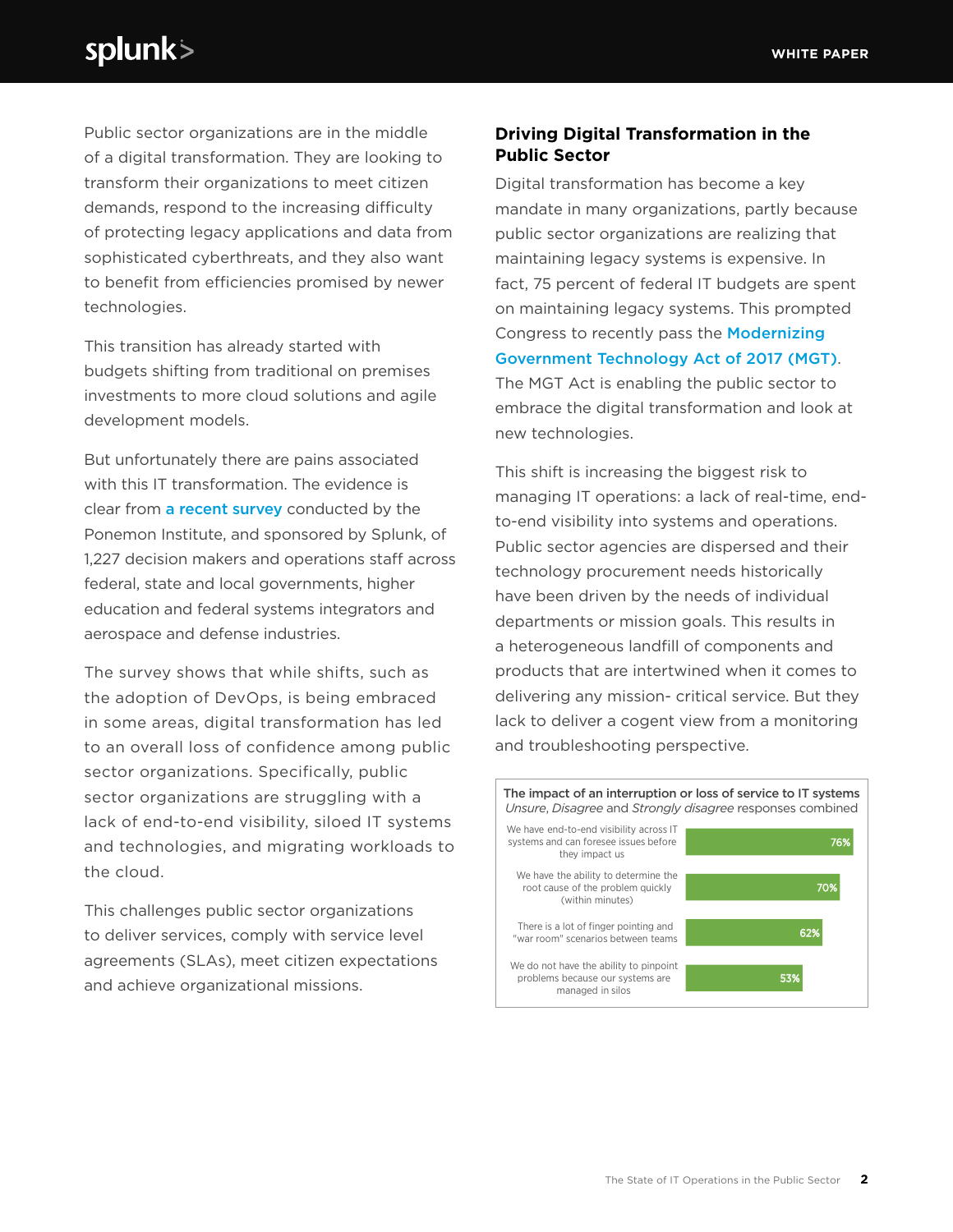# splunk>

This makes it hard to pinpoint the cause of outages and the lack of integration between systems forces IT personnel to follow manual, ad-hoc processes. These also cost public sector organizations money because maintaining legacy tools and adapting these systems to newer technologies expensive and difficult.

The Ponemon survey highlights the fact that the average system recovery after an outage can take an average of 44 hours and upwards of 12 full-time resources. There is also the added cost of lost resources in terms of employees being pulled away from mission-critical projects.

### **Operating in Silos**

The survey found that 53 percent of public sector IT professionals said they cannot, or were unsure, if they could pinpoint problems because their systems were managed in silos. This inability to pinpoint outages, or respond in a timely manner, directly impacts the average time required to troubleshoot and repair failed equipment, and the ability of IT managers to deliver on their SLAs and meet citizen and mission expectations.

The public sector is looking to data and monitoring tools to help them get ahead. And despite investments in these technologies, a siloed mentality has many of these organizations focusing on monitoring tools that are technology or application specific.

These tools are often adopted by different teams, and little effort is made to integrate the data and processes handled. Monitoring tools are also often alert-driven, which means IT teams are being buried with alerts, many of which are false positives. Without analytics capabilities, IT Operations teams become overwhelmed with alerts.

IT personnel are furthered challenged by the diversity of data from different systems and the lack of context to understand the bigger picture that data offers. In the Ponemon survey, 77 percent of respondents said analytics tools in place today either did not give them, or they were unsure, if it gave them contextual visibility to quickly pinpoint issues to determine the root cause of problems. That's because these solutions:

- Are unable to handle any and all kinds of data and formats
- Are brittle and make it difficult to maintain integrations that often don't communicate well with each other
- Can't scale due to big data volumes, which results in aggregated and pre-normalized data
- Require untenable deployments—often taking months or years to deliver value

### **Navigating Through Event Storms**

When there's a lot of data and no knowledge, it's difficult to act on anything. Every IT organization's No. 1 goal is to deliver reliable services and meet SLAs. Finding and fixing problems quickly, and with the right priority, is business critical when an outage happens.

While event management solutions trigger on events, they don't provide context or prioritization capabilities. The issues identified can be better handled by event analytics, which is the automated process of correlating alerts in the context of the service or organization in question, reducing time-to-insights so IT staff can respond to outages faster and even foresee issues and avert them before they impact the organization. With event analytics, agencies can identify patterns and insights, in many cases, that they were not aware of, which can lead to resolving issues in near real time and even get ahead of them.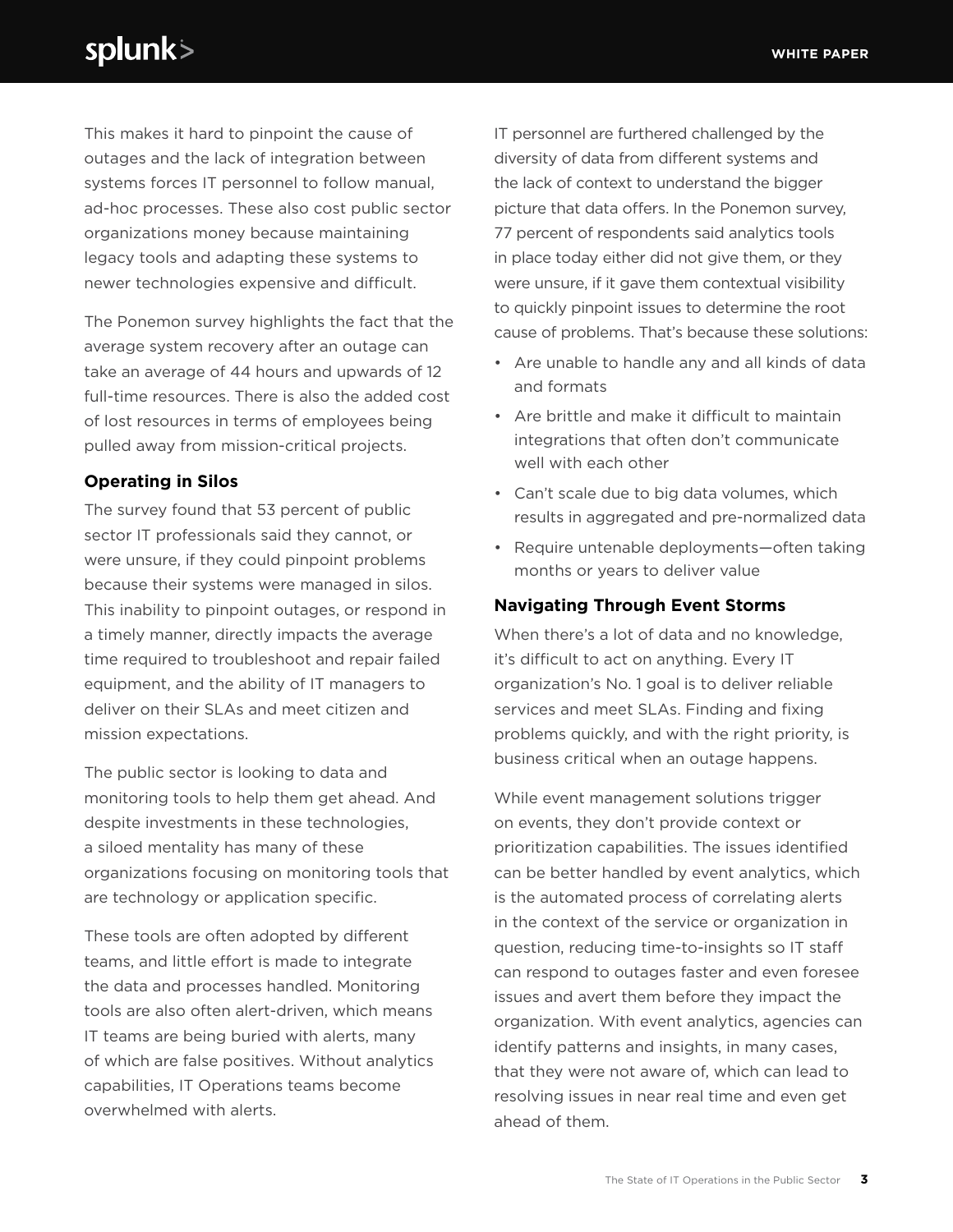# **Cloudy With a Lack of Confidence**

The Ponemon survey showed that the public sector is planning to spend significantly on migrating to the cloud. About half of the respondents said that spending on cloud operations will grow over the next year. Contrast that to only 29 percent of those surveyed saying that they planned to spend on on-premises solutions during the same time.

But the shift to the cloud has brought stormy weather to the public sector. The survey found that most organizations surveyed experienced a loss of confidence in the ability to migrate workloads and applications to the cloud.



Further, 62 percent of public sector IT professionals said their confidence in the ability to manage data center upgrades has not improved. Instead, it has gotten worse or stayed the same.

# **Good News: DevOps Provides a Better Way to Digitally Transform**

There are still signs that the public sector is embracing the digital transformation despite all the challenges. A primary example is DevOps, which is enjoying widespread adoption in the public sector. Seventy-eight percent of survey respondents say their organization has either adopted or is planning to adopt DevOps

practices. And it's not just for side projects, with 74 percent of organizations planning to apply DevOps tools and processes to their missioncritical systems.

And for good reason too. According to the [2017 State of DevOps Report](https://www.splunk.com/en_us/form/driving-devops-success-with-data.html), high-performing DevOps teams deploy 46x faster (Figure 1), enjoy 440x faster lead time for changes, recover on average 96x faster, and suffer 5x fewer change failures. These organizations are also more than twice as likely to benefit from higher quality and quantity of products and services, better operating efficiency and higher customer satisfaction.



# **Using Splunk to Bridge the Silos and Enable DevOps**

The Splunk software is a powerful and scalable data analytics platform that collects and correlates any data from any source in any format and delivers real-time end-to-end contextual visibility. This is delivered through one single interface, so IT personnel can discover patterns and insights, some that are not easily apparent, to solve a variety of IT challenges.